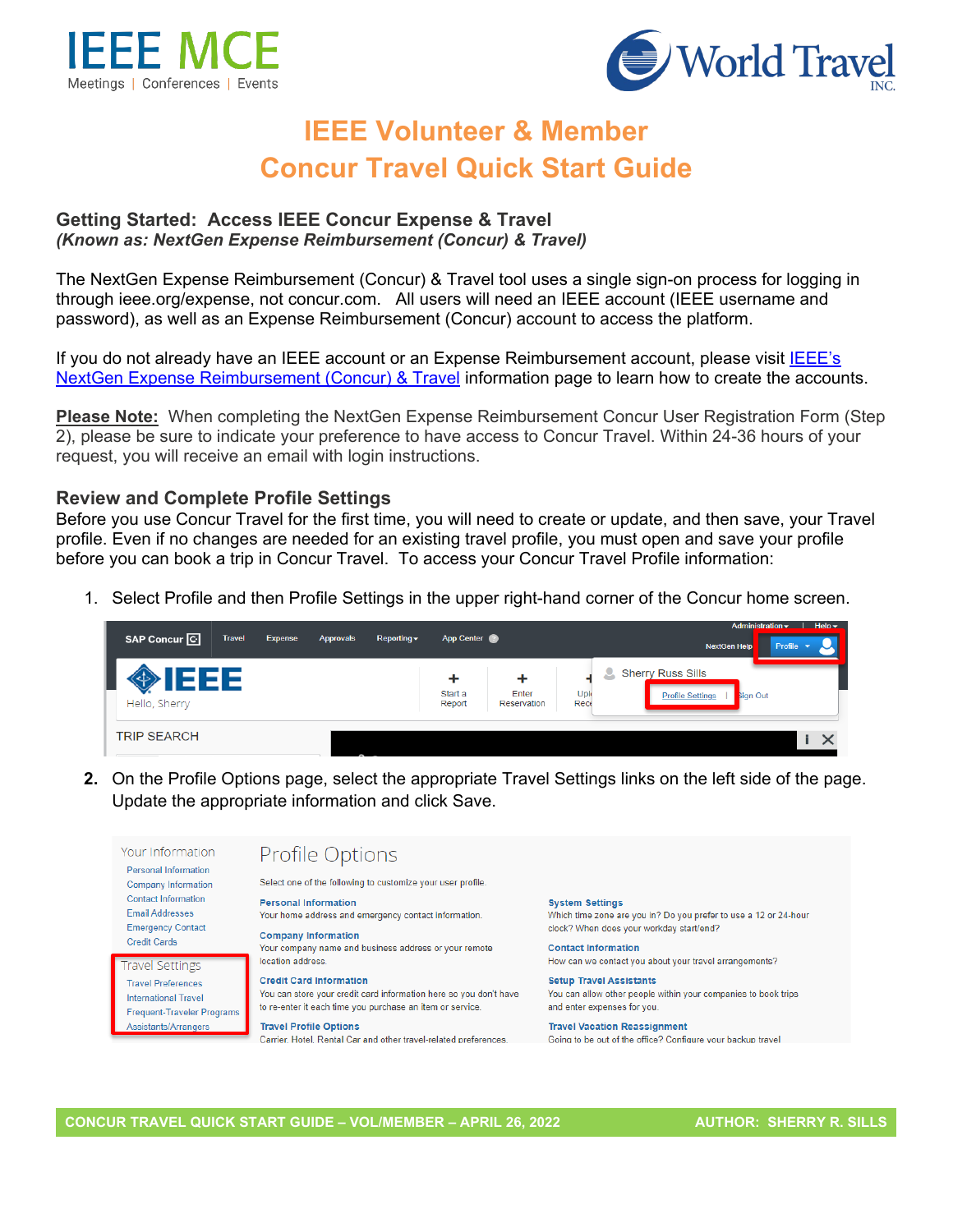



**Note:** Complete all required fields including your legal name on your travel document (Driver's License or Passport), date of birth and gender before saving your profile.

3. Once your profile information is entered and saved, it will be electronically routed to IEEE's corporate travel agency of record, World Travel, Inc. You are now ready to begin your flight search.

## **Making a Flight Reservation**

- 1. Select "Travel" on the top left navigation menu.
- 2. Click Airplane/Train icon at the top of the page.
- 3. Click to Select a Flight Search type:
	- Round trip
	- One Way
	- Multi-City
- 4. Enter the 'From' and 'To' details using the city name, airport code or train station name. Use "Find an Airport" if you are unfamiliar with the area.
- 5. Click the calendar in the Depart and Return fields to select dates *(shows inventory up to 331 days out.).*
- 6. Select 'Depart' or 'Arrive' in the drop-down boxes to direct the basis for the time search.
- 7. Select a portion of day or a specific time in the 'Time' drop-down boxes.
- 8. Select a time range around your set time for the search. The wider the range of hours before and after your times (+3 field), the more flight options will be returned.
- 9. Check the car and/or hotel box, if desired.
- 10. Choose a Class option from the drop-down list. Economy is set by default and can be changed, as needed.
- 11. Set a 'Search by' preference. Default is 'by Fares' but you may choose to adjust this to 'by Schedule'.
- 12. Check the 'Specify Carrier' box to search by a specific carrier (e.g., United), if desired.
- 13. Click Search.

**Notes:** If your Travel Profile was not completed, a notification window will appear after selecting 'Search' to advise that your profile must be completed before the system will allow you to continue.

Please refer to **IEEE's [Travel and Expense Reimbursement Guidelines](https://www.ieee.org/content/dam/ieee-org/ieee/web/org/travel-expense-reimbursement-guidelines.pdf)** for travel reimbursement guidelines.

| vel Profile was not completed, a notification window will appear<br>that your profile must be completed before the system will alloy |
|--------------------------------------------------------------------------------------------------------------------------------------|
| EE's Travel and Expense Reimbursement Guidelines for travel i                                                                        |

|                                   | SAP Concur <sup>C</sup>          | <b>Travel</b>            | <b>Expense</b>                             | App |
|-----------------------------------|----------------------------------|--------------------------|--------------------------------------------|-----|
| Travel                            | <b>Trip Library</b>              | <b>Templates</b>         | <b>Tools</b>                               |     |
|                                   |                                  | 9                        |                                            |     |
|                                   | <b>Mixed Flight/Train Search</b> |                          |                                            |     |
| Round Trip                        |                                  | One Way                  | Multi City                                 |     |
| Depart @<br>$-111$                | $depart$ $\vee$                  | Morning                  | Find an airport   Select multiple airports |     |
|                                   |                                  |                          |                                            |     |
|                                   |                                  |                          | $\times$   $\pm$ 2                         |     |
| Return @                          |                                  |                          |                                            |     |
| <b>Hill</b>                       | $depart$ $\vee$                  | Afternoon $\vee$ $\pm$ 2 |                                            |     |
| Find a Hotel                      | Pick-up/Drop-off car at airport  |                          |                                            |     |
| $Class Q$<br><b>Economy class</b> | $\check{ }$                      | Search by<br>Price       |                                            |     |

vrldtravelinc.com/sap-concur-travel-portal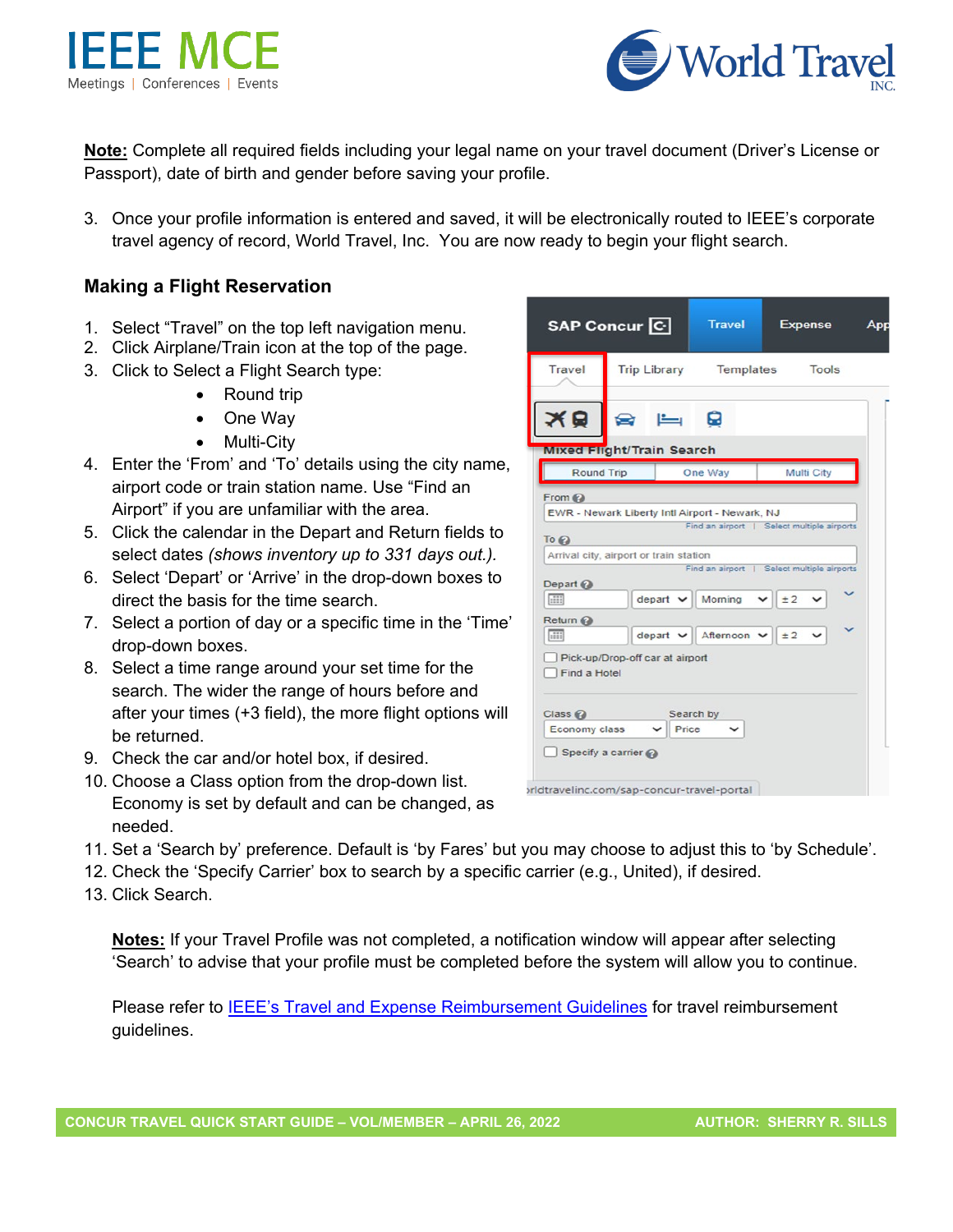



# **Selecting Your Flights**

Flight Search Results will appear based on your selected parameters. Your selected parameters will appear as a 'Trip Summary' on the top left side of the results page. Within this page, you have the option to adjust your search utilizing the slide toggles. Click-hold a blue dot and move it right or left.

| <b>Trip Summary</b>                              |                                | NEWARK, NJ TO FORT MYERS, FL<br>TUE, FEB 15 - FRI, FEB 25<br>Hide matrix Print / Email |                        | Show as USD V              |                                                                                                |  |
|--------------------------------------------------|--------------------------------|----------------------------------------------------------------------------------------|------------------------|----------------------------|------------------------------------------------------------------------------------------------|--|
| Ťo<br><b>Select Flights or Trains</b>            |                                |                                                                                        |                        |                            |                                                                                                |  |
| Round Trip<br>EWR-RSW<br>Depart: Tue, 02/15/2022 | AB<br>52 results               | x<br>American<br>Airlines                                                              | n.<br>United           | antikus.<br><b>JetSlue</b> | ᅀ<br>Delta                                                                                     |  |
| Return: Fri. 02/25/2022<br>Finalize Trip         | Nonston<br>4 nesults           | $\sim$                                                                                 | 312.20<br>4 results    | $\sim$                     | $\frac{1}{2} \left( \frac{1}{2} \right) \left( \frac{1}{2} \right) \left( \frac{1}{2} \right)$ |  |
|                                                  | I stop<br>22 results           | 285.21<br>8 mouths                                                                     | 351.21<br>di cessulta. | $\sim$                     | 675.19<br>6 results                                                                            |  |
| Change Search                                    | 2 stops<br>v<br>26 results     | 387.70<br>24 results                                                                   | 589.19<br>1 results    | 596.48<br>1 riesults       |                                                                                                |  |
| Depart - Tue, Feb 15                             | ÷<br>Shop by Fares             | Shop by Schedule                                                                       |                        |                            |                                                                                                |  |
| $\sqrt{2}$<br>Depart 07:00 A - 10:53 A           | $\bullet$                      |                                                                                        |                        |                            |                                                                                                |  |
| ٠<br>Arrive 10:11 A - 12:43 P                    | ۰<br>Flight Number Search      | Q. Sorted By: Price - Low to High                                                      | $\checkmark$           | Previous 123456 Next   All | Displaying: 52 out of 56 results. @ @ LIVE HELP<br>online                                      |  |
| Return - Fri, Feb 25                             | ÷                              |                                                                                        |                        |                            |                                                                                                |  |
| Depart 01:35 P - 04:15 P                         | ۰<br>American<br>$\mathcal{L}$ | 10:30a EWR - 08:44p RSW                                                                | 1 stop DFW             | 10h 14m                    | \$285.21                                                                                       |  |
| Serious 0.8 52 D - 00 17 S                       | Airlines                       | 01:56p RSW $\rightarrow$ 09:29p EWR                                                    | 1 stop ORD             | 7h 33m                     | <b>View Fares</b>                                                                              |  |

- 1. Select the 'Shop by Fares 'or 'Shop by Schedule' tab above the flight list.
- 2. Select flights by clicking 'Select' if 'by Schedule' or the 'View Fare' and then the amount button if 'by Fare.'
- 3. If 'by Fare,' an option might appear on the next screen after selecting a flight. If so, Select that flight.
- 4. Review the flight segments and Traveler Information before adding car and/or hotel and remember to Select your Seats.

NOTE: Seats that are considered upgrades (starred, premium seats) can ONLY be selected for those travelers with sufficient status in an airline's frequent traveler reward program such that those seats are available at no cost. If eligible, select your desired seat in the Travel Details page and continue the reservation. Seats requiring payment in the absence of a reward program benefit, CANNOT be selected in the SAP Concur Travel reservation process. This is an SAP Concur software programming limitation; IEEE nor World Travel, Inc. have any ability to change this system programming functionality. See the Travel Program [FAQs](https://ieeemce.org/wp-content/uploads/concur-travel-faqs.pdf) for full details on selecting seat upgrades.

- 5. Apply any credits and/or select a credit card.
- 6. Click Reserve Flight & Continue at bottom of page.